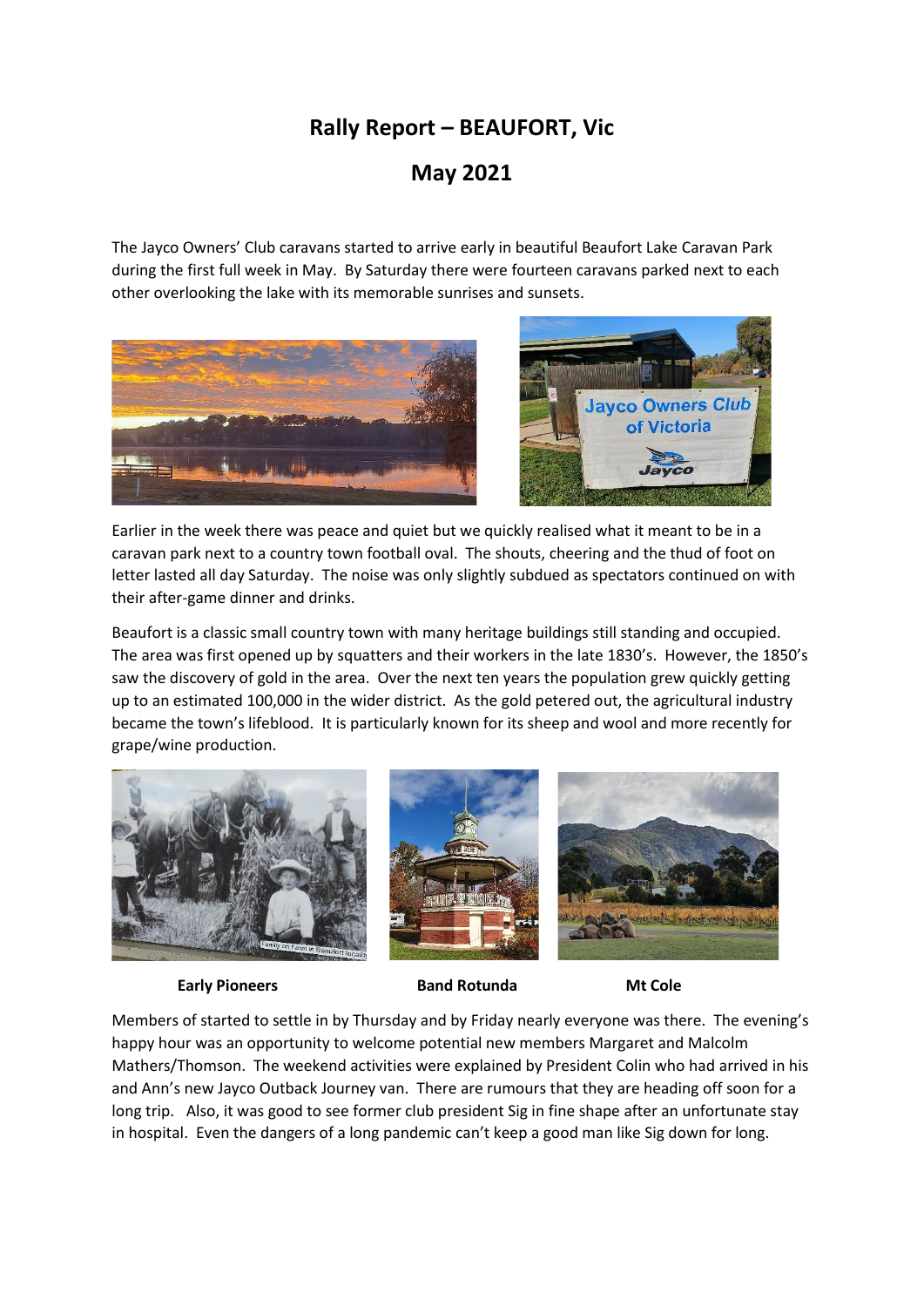On Saturday morning many members joined in a walk around Beaufort visiting some of the sights. These included a couple of second-hand shops, an antique store, the Egg Gallery, the Beaufort Hotel, the Trax Art Gallery in the railway station, and other shops in the main business district.



**Beaufort Hotel Egg Gallery 150-year-old Fire Station**

That evening we had a great time at the heritage Beaufort Hotel. Home made meat pies and short ribs were the most popular meals. By the time we had all finished with eating and chatting, it was time to head back to the park to get some sleep before a busy day on Sunday.



## **A Hearty Hotel Beaufort Dinner**

The next morning started with a scrumptious pancake breakfast courtesy of the club treasury. Maple syrup and various jams added to the joy of eating in the crisp morning air. After that, we all jumped into our vehicles or other member's vehicles for a trip to Ararat and their Sunday market. It was fun having a wander around in the sunshine and talking to the locals. Then members drifted off to have a coffee or cup of tea before moving on to the popular Mt Langi Ghiran winery to sample various local wines.